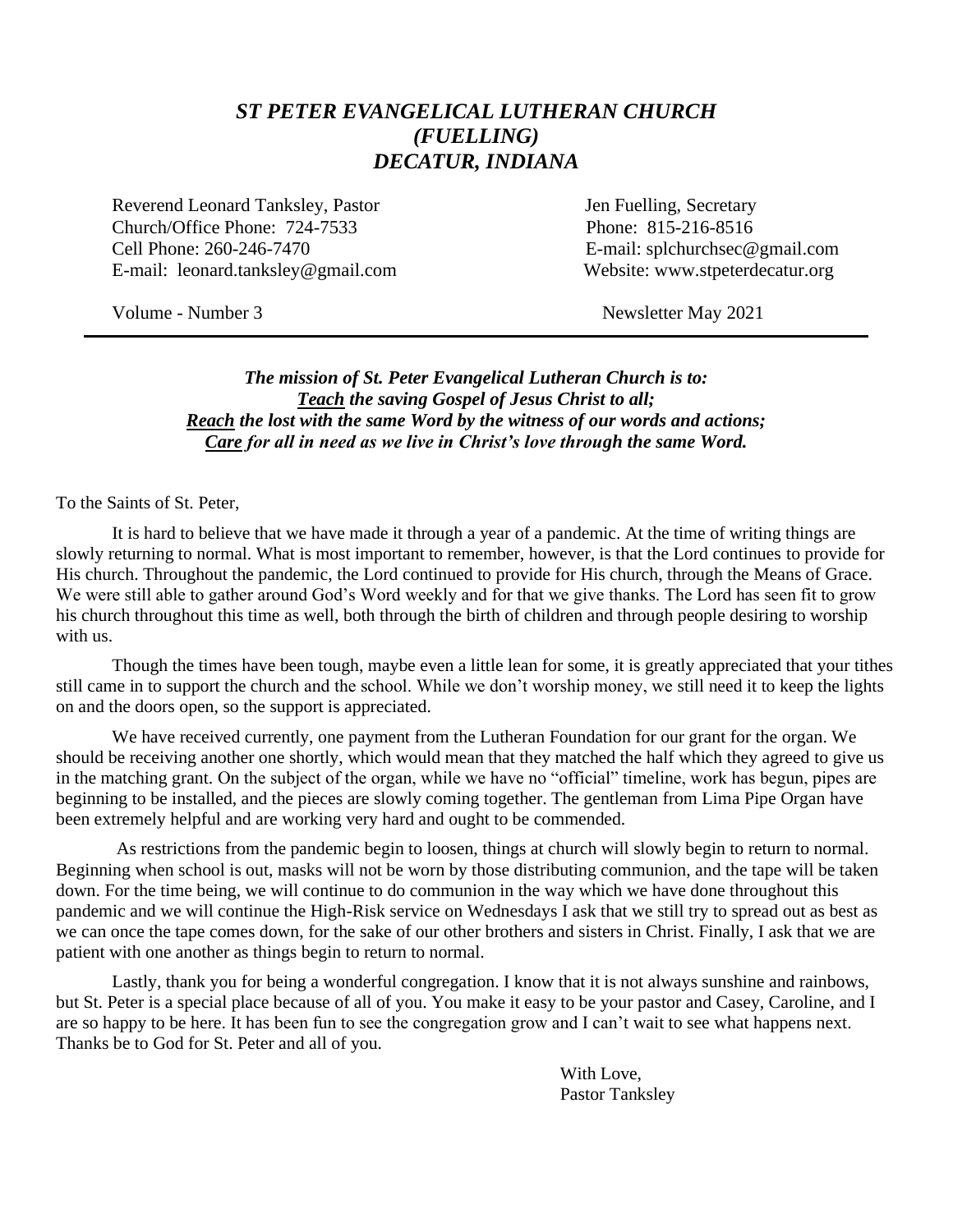#### **ANNOUNCEMENTS**

#### THE JUNE NEWSLETTER DEADLINE is Friday, May 21<sup>st</sup>.

*CHURCH DIRECTORY:* Please email, call, text, or leave a note in my box in the Narthex with any updates on name changes, phone number, e mail addresses, or addresses. I am hoping to print the updated directory in June or July. Thank you for your help!

*YOU ARE INVITED* to a Joint Baby Shower in honor of two of St. Peter's seminarian families - Brandon and Leslie Sullivan & Carl and Amber Petzold. Each is expecting a bundle of joy but we don't yet know the gender of the newest family members. A celebration will take place immediately following the church service on Sunday, May 23rd, in St. Peter's lower level. Brunch will be served.

**BABY ITEMS:** St. Peter's seminarian families, the Petzolds and Sullivans, are each expecting a baby. If you have gently used baby furniture or other items that you would like to share with our seminarians or with any of the students at the Fort Wayne Seminary, please contact Amber Petzold or Leslie Sullivan. Thank you!

\_\_\_\_\_\_\_\_\_\_\_\_\_\_\_\_\_\_\_\_\_\_\_\_\_\_\_\_\_\_\_\_\_\_\_\_\_\_\_\_\_\_\_\_\_\_\_\_\_\_\_\_\_\_\_\_\_\_\_\_\_\_\_\_\_\_\_\_\_\_\_\_\_\_\_\_\_\_\_\_\_\_\_\_\_\_\_\_\_\_\_\_\_\_\_\_\_\_

## St. Peter Events in the Past

#### 50 Years Ago - Rev Roger D Eden

No events during May 1971

#### 100 Years Ago - Pastor Ludwig W Dornseif

| Confirmation 5-8-1921 | Herbert Martin Heinrich Fuelling<br>Lester Wilhelm Friedrich Bussick<br>Heinrich Carl Gerke<br><b>Ruth Marie Louise Bussick</b><br>Esther Henriette Jessie Louise Luttmann<br>Ruth Emma Louise Clara Boehnke             | born 26 Mar 1907<br>born 3 Feb 1907<br>born 23 May 1907<br>born 3 Nov 1907<br>born 21 Mar 1907<br>born 19 Jul 1907 | 1 Timothy $1:15$<br>James $1:2-3$<br>1 John 2:28<br>John 6:68-69<br>Psalms $91:1-2$<br>Revelation 19:9 |
|-----------------------|--------------------------------------------------------------------------------------------------------------------------------------------------------------------------------------------------------------------------|--------------------------------------------------------------------------------------------------------------------|--------------------------------------------------------------------------------------------------------|
| Burial 5-16-1921      | Rosa Lissette Sophia Wagner<br>Died 5-13-1921                                                                                                                                                                            |                                                                                                                    | Age: 13y 2m 1d                                                                                         |
|                       | <u> 150 Years Ago - Pastor J Andreas Fritze</u>                                                                                                                                                                          |                                                                                                                    |                                                                                                        |
| Confirmation 4-2-1871 | Ernst Johann Heinrich Fülling<br>Friedrich Wilhelm Tiemann<br>Johann Heinrich Fülling<br>Luis Carl Börger<br>Johann Adam Ehrmann<br>Friedrich Johann Knapp<br><b>Christian Bucher</b><br>Johann Friedrich Heinrich Feuse |                                                                                                                    |                                                                                                        |
| Baptism 5-1-1871      | Heinrich Friedrich August Busick<br>Born 4-20-1871<br>(Recorded at 1885 confirmation)<br>(H F August Busick died 1-4-1943; m Mary Franke)                                                                                | Fa: Friedrich Busick<br>Mo: Sophie nee Kükelhan                                                                    |                                                                                                        |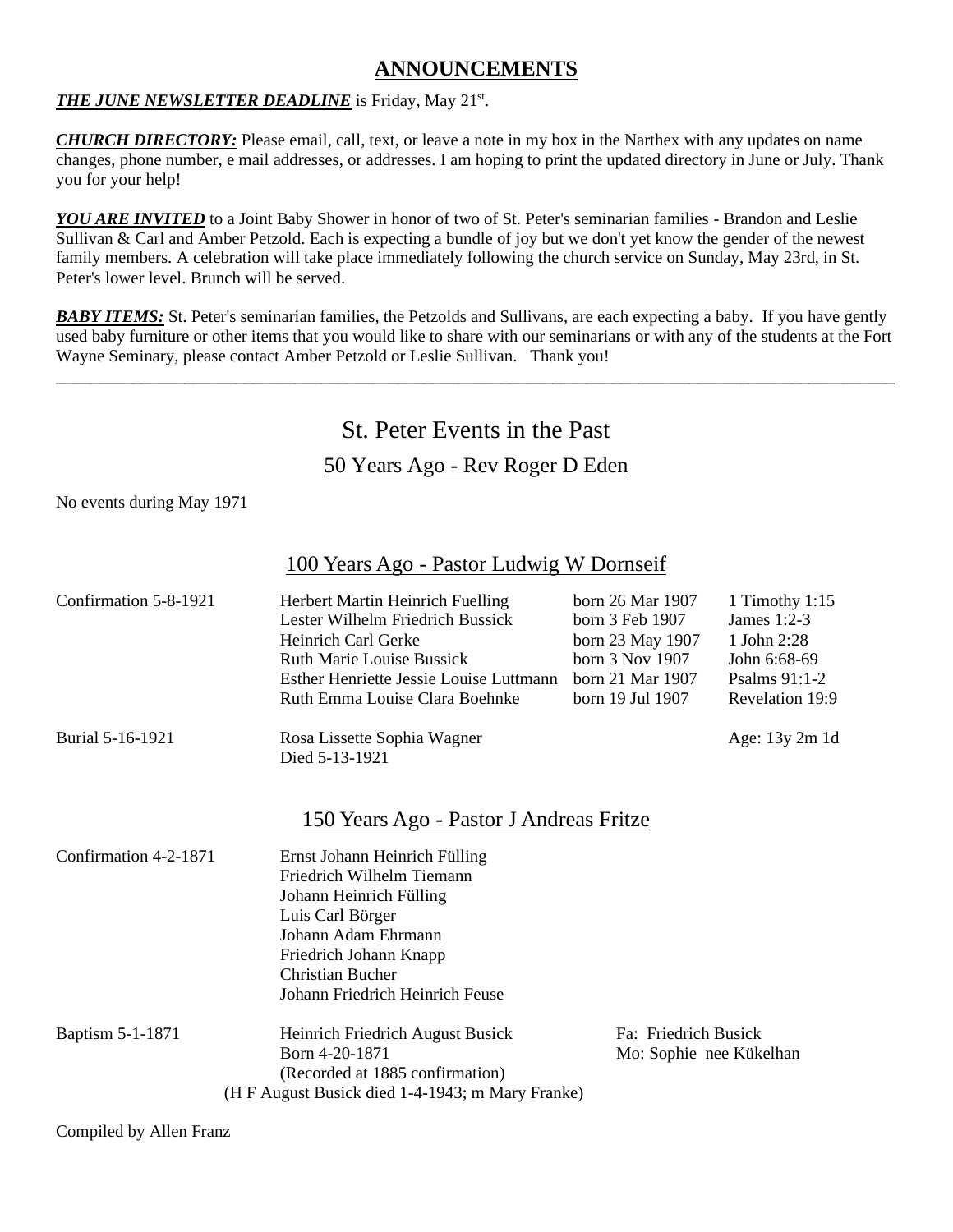## Happy Birthday and Anniversary to All Celebrating in May

## **May Birthdays**

- 2 Lori Sprunger 18 Dan Will<br>
3 Haley Katz 18 Rhonda Z
- 
- 
- 
- 
- 
- 
- 
- 
- 
- 
- 18 Michael Linder 31 Erica May
- 18 Keith Scherer
- 
- 3 Haley Katz 18 Rhonda Zimmerman
- 3 Laura Franz 18 Nathan Maldeney<br>5 Jason May 20 Josh Franz
	- 5 Jason May 20 Josh Franz
- 7 Corey Cochran 21 Matthew Bischoff
- 12 Lori Matthews 22 Dave Bischoff
- 12 Adam Will 25 Katie Burke
- 15 M. Jane Sipe 27 Marie Wietfeldt
- 16 Dale Busick 28 Caitlyn Mishler
- 18 Monica Suman 30 Herb Banning Jr.
- 18 Justin Kukelhan 30 Matthew Ellenberger
	-

## **May Anniversaries**

Zeke and Kari Schultz Eric & Leesa Fuelling

May 16, 1987 May 28, 1960

May 27, 1967 May 29, 1965 Fred & Becky Fuelling Ron & Marge Franz

May 4, 2019 May 27, 1988

Henry Kevin & Lori Lee Dale & Leanne Busick

May 18, 2001 May 28, 1983 John & Jessica Penrod Steve & Katherine Fuelling

May 24, 1980 May 28, 2016 Matt & Pat Braun Matthew & Jacqueline Rumschlag

May 25, 1996 May 28, 2011 Jon & Jody Hurst Bubba & Kiri Braun

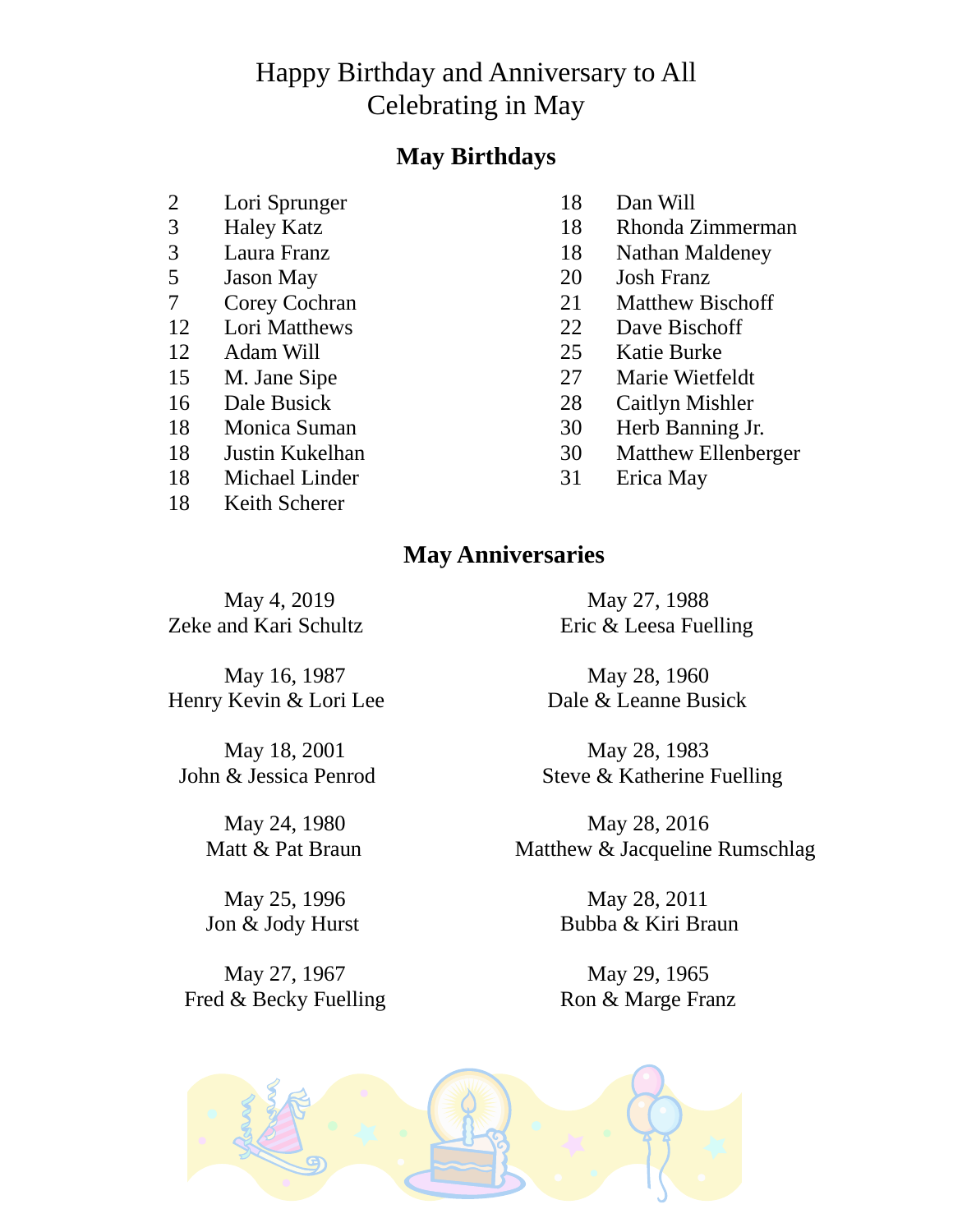|                                                                             |                          |                                       |                                                                                               |                                                                                                                  | Altar Guild-Lori Conrad and Bonnie Crosby                                 |          |
|-----------------------------------------------------------------------------|--------------------------|---------------------------------------|-----------------------------------------------------------------------------------------------|------------------------------------------------------------------------------------------------------------------|---------------------------------------------------------------------------|----------|
| Sun                                                                         | Mon                      | Tue                                   | Wed                                                                                           | Thu                                                                                                              | Ë                                                                         | Sat<br>J |
| Study/Sunday School<br>Communion; Bible<br>Service of Holy<br>9:00am Divine | $\tilde{\xi}$            | 4                                     | 10:00am Bible Study<br>12:00pm High Risk<br>Service with Holy<br>Communion<br>5               | 9:30 Pastors' Study<br>9:00 am Quilting<br>Group, at Bingen<br>9                                                 | $\overline{ }$                                                            | 8        |
| Service; Bible Study /<br>9:00am Divine<br>Sunday School                    | $\overline{\mathcal{L}}$ | 7:00pm Elders Meet<br>$\overline{11}$ | 10:00am Bible Study<br>12:00pm High Risk<br>Service with Holy<br>Communion<br>$\overline{12}$ | 7:00pm Ascension Ser-<br>vice w/Holy Commun-<br>$13$ 9:00 am Quilting<br>9:30 Pastors' Study<br>Group, at Bingen | 14                                                                        | 15       |
| Study/Sunday School<br>Communion; Bible<br>Service of Holy<br>9:00am Divine | $\overline{17}$          | 18                                    | 10:00am Bible Study<br>12:00pm High Risk<br>Service with Holy<br>Communion<br>19              | 9:30 Pastors' Study<br>9:00 am Quilting<br>Group, at Bingen<br>$\overline{\mathcal{O}}$                          | JUNE NEWSLETTER<br>21 SPI LAST DAY<br><b>OF SCHOOL</b><br><b>DEADLINE</b> | 22       |
| *BABY SHOWER<br><b>SEMINARIANS*</b><br><b>BRUNCH FOR</b><br>239:00am Divine | 24                       | 25                                    | 10:00am Bible Study<br>12:00pm High Risk<br>Service with Holy<br>Communion<br>26              | 9:30 Pastors' Study<br>9:00 am Quilting<br>Group, at Bingen<br>27                                                | 28                                                                        | 29       |
| Study/Sunday School<br>Communion; Bible<br>Service of Holy<br>9:00am Divine | $\overline{\mathcal{E}}$ |                                       |                                                                                               |                                                                                                                  |                                                                           |          |

May 2021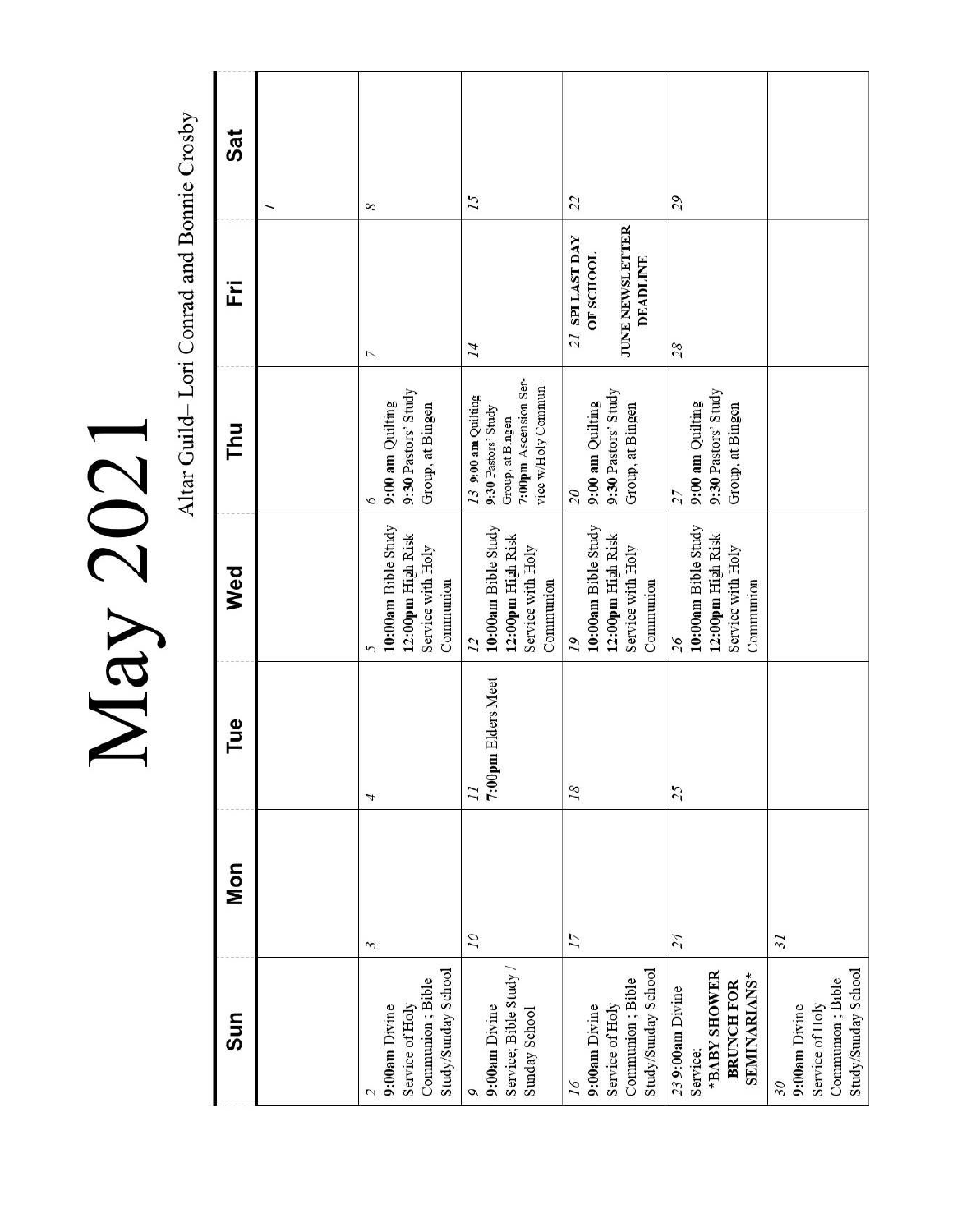## Vern and Judy Witte………..

A lifelong member of our St. Peter Lutheran Church, Vernon Wayne Witte was born on April 7, 1945 to August H. and Esther (Luttman) Witte. Vern was their fourth of five children. His three older brothers were Delbert, Norbert, and Herman. His younger sister is Sharon. Vern was baptized at St. Peter church by Pastor Huffman, and later attended St. Peter's grade school. His first grade year was the last year that St. Peter had all eight grades in one room and Theodore Grotrian was the lone teacher. St Peter member Dorothy Crosby accepted a teaching position at St. Peter the following year and was Vern's teacher for second through fourth grade while an addition was put on the one room school. The classroom that they used later became the confirmation building and is now located on Andy and Amber Shaffer's property. For 5th-8th grade, Vern and his classmates Ron Franz, Janet Fuelling, John Boerger, and Janice Franz returned to the St. Peter school building under the tutelage of Mr. Grotrian.

During his childhood, Vern helped his dad with the farming. August Witte farmed 80 acres and also worked at International Harvester. The family's livestock included 6-8 milk cows, 6 pigs, 12 sheep, geese (enjoyed for Thanksgiving instead of turkey), and about 120 chickens . Esther Witte sold the eggs for extra money. As the fourth child, Vern worked his way up from washing dishes, to providing kindling for the cookstove, helping with chores and gardening, milking cows, and finally by the age of 8 or 10, driving tractor. His first tractor at that age was a '35 Ferguson. Vern can remember visiting a relative in Evansville once, but that was his only childhood vacation. For fun, Vern went swimming at Clem's Lake along with friend and neighbor, Don Busick. They also played basketball at Don's grandfather's house, and baseball for Decatur Little League. The field was located where the Bunge office is now. Vern was confirmed in 1959 by Pastor Droegemueller. By this time, Vern had started working at Walt Mazelin's filling station, pumping gas, changing oil and fixing tires. He attended Monmouth High School as part of a class of 36 students. He played basketball and baseball throughout high school. He also bought his first car from his brother, a '51 Chevy 2-door hardtop, for \$50.

#### *What about Judy………*

Judith Kay Thieme was the oldest child born to Lorenz and Eldora (Schueler) Thieme on March 3, 1945. She would later be joined by 2 sisters, Mary and Sharon. Judy was baptized at Immanuel Lutheran Church by Pastor Vetter. She went on to attend Immanuel's grade school with classmates Richard Wieland, Ron Thieme, Merlin Thieme, Elroy Haugk, Leroy Bohnke, and Kathy Bleeke (now Jones). Kathy was Judy's best friend all through school. Lorenz Thieme also farmed 80 acres while working full time at Central Soya (now Bunge). He worked in Steam and Power, as Central Soya tried to provide some of their own power for operation. It should be understood that the power was coal generated. The coal came from a strip mine and could arrive frozen by rail cars. Jackhammers were used to break it up and make it usable. At home, livestock included cows,pigs, and chickens/eggs. Judy helped with all of the farming/livestock/ and gardening, including walking the fields to pull weeds, and baling hay. Of note, their family had a huge raspberry patch. Judy picked raspberries and in season, may pick 50 pints per day! They had an equally large rhubarb patch and sold this produce to the general public. The occasional family vacation that they took was usually a day trip to the Ohio Caverns, Indiana Beach, or Toledo Zoo.

Judy was confirmed by Pastor Vetter and went on to attend Monmouth High School in the same class as Vern. Her favorite subject was art, especially painting. Sewing was a second favorite subject. She was a member of the Library Club where they learned filing skills, book repair, etc. Judy was also a member of the Immanuel church choir while she was in high school. Judy began working at Wertz Burgers, located on 2nd Street and Monroe, when she was 14 years old. There were no drive-ins at that time, but it was the after school and evening hangout for students at Monmouth and Decatur Catholic High Schools. After ballgames, the fan busses would stop there, and even though the restaurant was supposed to close, they would stay open to accommodate the fans. Judy worked there from 14 - 18 years old, hand dipping ice cream for shakes and malts, making cherry Cokes, homemade potato salad, and even peeling potatoes for french fries.

While Judy was working at Wertz Burgers, Vern began working at International Harvester following graduation. He said that he graduated on Friday and started at IH on Monday. Vern and Judy were married in January, 1963 at Immanuel by Pastor Vetter. His brother and sister-in-law, Herman and Joyce, were their attendants. The reception was at Preble Gardens. When asked about a honeymoon, there was no honeymoon. They had gotten 8 inches of snow on their wedding day, so Vern and Judy, plus 8 wedding guests, were snowed in at Vern's parents house! They spent the first several months living with Vern's parents until they got an apartment on Fifth Street in Decatur. In 1964 they moved to a house by Clem's Lake and roller rink. Judy said that that was a handy place to live when their children were young as they had entertainment next door.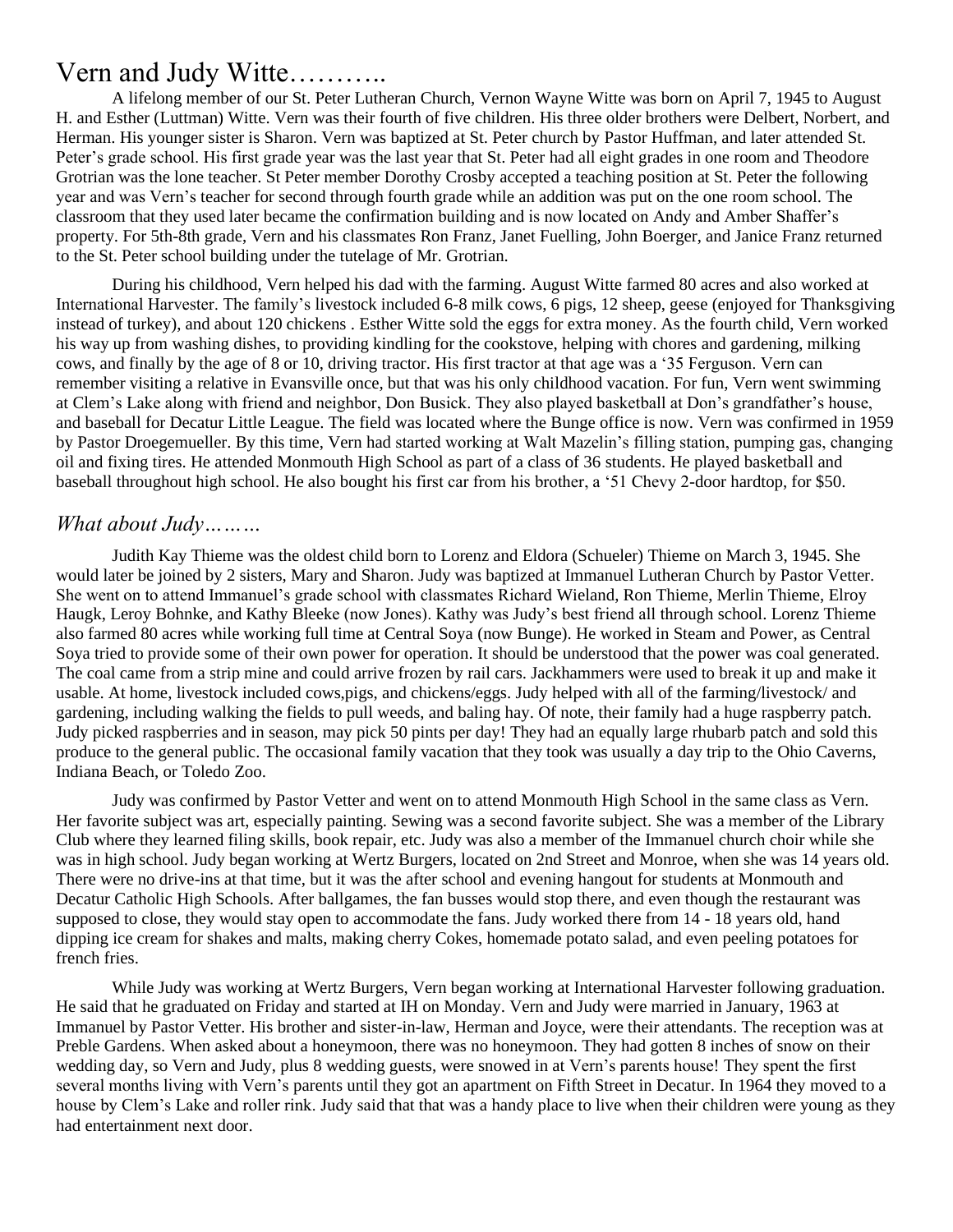Vern and Judy have four children: Teresa (deceased), Greg, Kathy, and Deanna. When their children were little, Judy babysat for other families, and also took in sewing and did alterations. Vern continued at IH, working there for 21 years. In 1974 they built their current house on 125 East, to be near Vern's parents. Vern continued to farm, and when IH left Ft. Wayne, he began to sub on a post office route. After 7 years, he attained a full time job with the post office. He also worked for Klenks and then for Haugk's doing plumbing, service, and repair. He retired from all jobs except farming in 2009. Vern continues to farm to this day.

After the children were in school, Judy returned to work as a morning cook at L&K restaurant, then a morning cook at Nickelodean restaurant in downtown Decatur, then the Galley. After that, she worked days as a cook for North Adams schools and worked evenings at Kmart. Her final job was as the custodian at Decatur Church of God for 15 years. Judy retired in 2011. Since retirement, they have taken a few trips, but travelling isn't their interest. Vern enjoys playing cards. Judy enjoys quilting and gardening. In addition to their 4 children, they now have 10 grandchildren, and 3 great grandchildren. Both have been very active at our St. Peter church, as trustee, school board member, financial secretary, Sunday School teacher, and landscapers. Judy was one of three women who created and painted the nativity set that we see in front of the church each Christmas. She has also made some of the beautiful banners that hang in the church. When asked about a favorite hymn, Judy chose "Silent Night".

We want to thank Vern and Judy for all that they have done, and continue to do, for our St. Peter Lutheran Church.



#### Respectfully submitted---Kris Bischoff